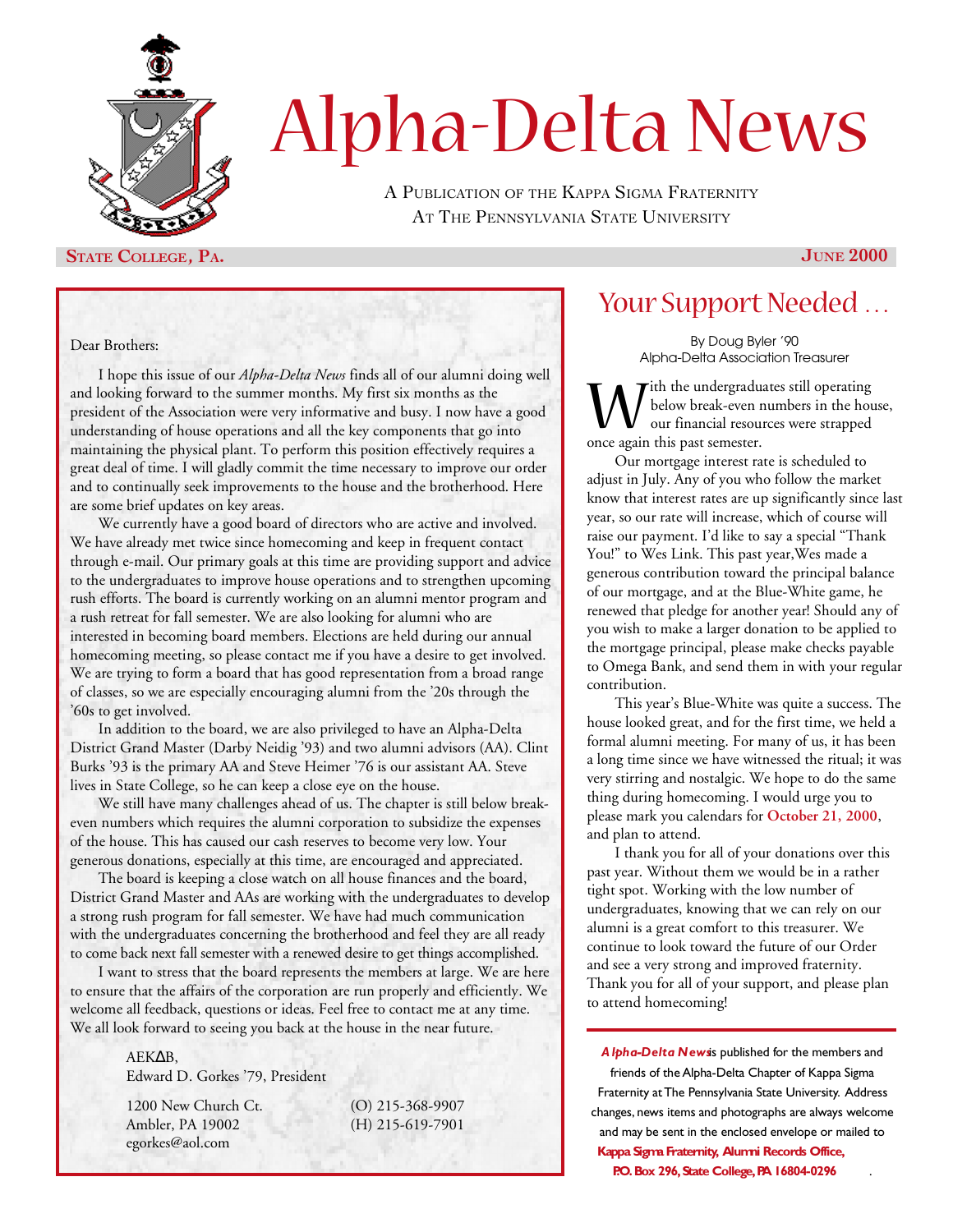### Executive Committee

#### Grand Master

*Brandon S. Ade '02* • Avon, Ohio Hotel/Restaurant Management

### Grand Procurator

*Gianni R. Incontro '02* • Alpine, N.J. Business Logistics

#### Grand Master of Ceremonies

*Merritt Sweeney '01* • Erie, Pa. Political Science

#### Grand Scribe

*Robert S. Hickman '02* • Ligonier, Pa. Biology

#### Grand Treasurer

Jeffrey V. Coffey '01<sup>•</sup> Paoli, Pa. Chemical Engineering

#### Guards

*Matthew R. Brady '00* • Valley Forge, Pa. Business Logistics

> *Daniel F. Gruscavage '00* Mountaintop, Pa. Business Logistics



### Welcome Our Fall 1999 Initiates

*Daniel J. Czeck '02* • Mocanaqua, Pa. Electrical Engineering

*Scott A. Duncan '02* • Bethel Park, Pa. Engineering

*Robert A. McClane '02* • Beaver, Pa. Telecommunications

*Jason J. Miller '02* • Bethel Park, Pa. Engineering

*Samir P. Singh '02* • Bethel Park, Pa. Chemical Engineering

### Organization and Communication will be Our Keys to Greater Success

By Brandon Ade '02, Grand Master

B rothers, lend me your ears for I shall tell of our convictions. The Alpha-De has escaped the flames due to the dedication of our alumni. Without your we would slowly have been turned into ash. So, we say thank you! Thank rothers, lend me your ears for I shall tell of our convictions. The Alpha-Delta chapter has escaped the flames due to the dedication of our alumni. Without your donations, we would slowly have been turned into ash. So, we say thank you! Thank you to all

As quite a few of you know, we have been navigating through dangerous waters for some time now. Well, this makes me think of the following: "What will not kill us will only make us stronger." Now is the time to test this theory. We have survived the financial burdens for now, but house numbers are still low. The solution boils down to rush. From seeing the results of the past few rush periods, we realize we have not been organizing rush effectively.

Over the years, communication and motivation have been lacking within the chapter. Part of the pledging process is forming a motivated brotherhood. Surely this has fallen to the wayside. Unfortunately what is done is done, so we devised a more rigorous pledge program. We encourage brothers, from the '60s through the '80s, to share with us ideas from your pledge programs.

Secondly and most importantly, house maintenance has not been what it should be. Yes, the infamous issue of house cleanliness! But let me say this in our defense: our inadequacy in this — and some other areas — is a result and product of a communication breakdown. Some of these issues should have been emphasized during the pledge process, maybe even during rush! Respect, authority, motivation and communication are the essentials of success. If you want us to become a successful house, as I do, then try to help us more than just financially, although we appreciate that kind of help immensely. We are willing to put in the time, but we encourage your input on how things were done when you lived at the house. If you have a problem with the house, let us know — and make us aware of possible solutions. My mind is always open to new — or especially tried and true — solutions.

Moving on. Thon was a huge success, although our efforts were minimal by comparison. The overall total was \$3,076,983.97. This excites me and disappoints me at the same time. At the end of Thon, the top 11 fraternities/sororities were recognized for their contributions, and we were not among them. I find this very disheartening. Therefore, I propose that we regroup, contact potential corporate sponsors, and all in all, double our efforts. This accomplishes two tasks at once. First and most importantly, it provides a bigger contribution to an awesome cause. And second, it gets our name known in the Greek community. This can be a reality and will be if we can get support from everyone. I will be in contact about this issue at a later date, but please keep it in mind.

This brings us to Blue/White weekend. On behalf of the undergraduate chapter, we thank the few dedicated alumni who showed up to support the occasion and to those who notified us of prior commitments. The house looked its best in years, thanks to the efforts of a few dedicated undergraduates — Gianni Incontro '02, Shaun Agostinelli '00, Chris Peck '02 and a few others. Unfortunately, only a few alumni were there to enjoy this glorious sight. Other than that, the weekend was a huge success; furthermore, the Star and Crescent Foundation was able to give two \$4,000 scholarships. Jeff Coffey '00 and Byron Cotter '00 were the recipients of the rewards. This was Jeff 's second year to win the scholarship. Congratulations to Jeff and Byron and a special "thank you" to the Star & Crescent Foundation Trustees for making the scholarships available to the brotherhood.

We thank all those who donated before and during Blue/White weekend, especially the following: Wes Link '55, Jim Mack '87, Mike Burke '97, Ed Gorkes '79, John Schoenenberger '85, Doug Byler '90, John "Snake" Myers '89, Clint Burks '93 and Steve Heimer '76.

Well, that's about all I have for now. Before ending, let me leave you with the following thoughts: Kappa Sigma is for life. Whatever we do, we should do well. Our efforts are only in vain if they are not appreciated. We live for the present and thrive for the future. Organization and communication will be our keys to greater success.

If you have any questions, concerns or comments, contact me at bsa113@psu.edu or 814- 867-9903.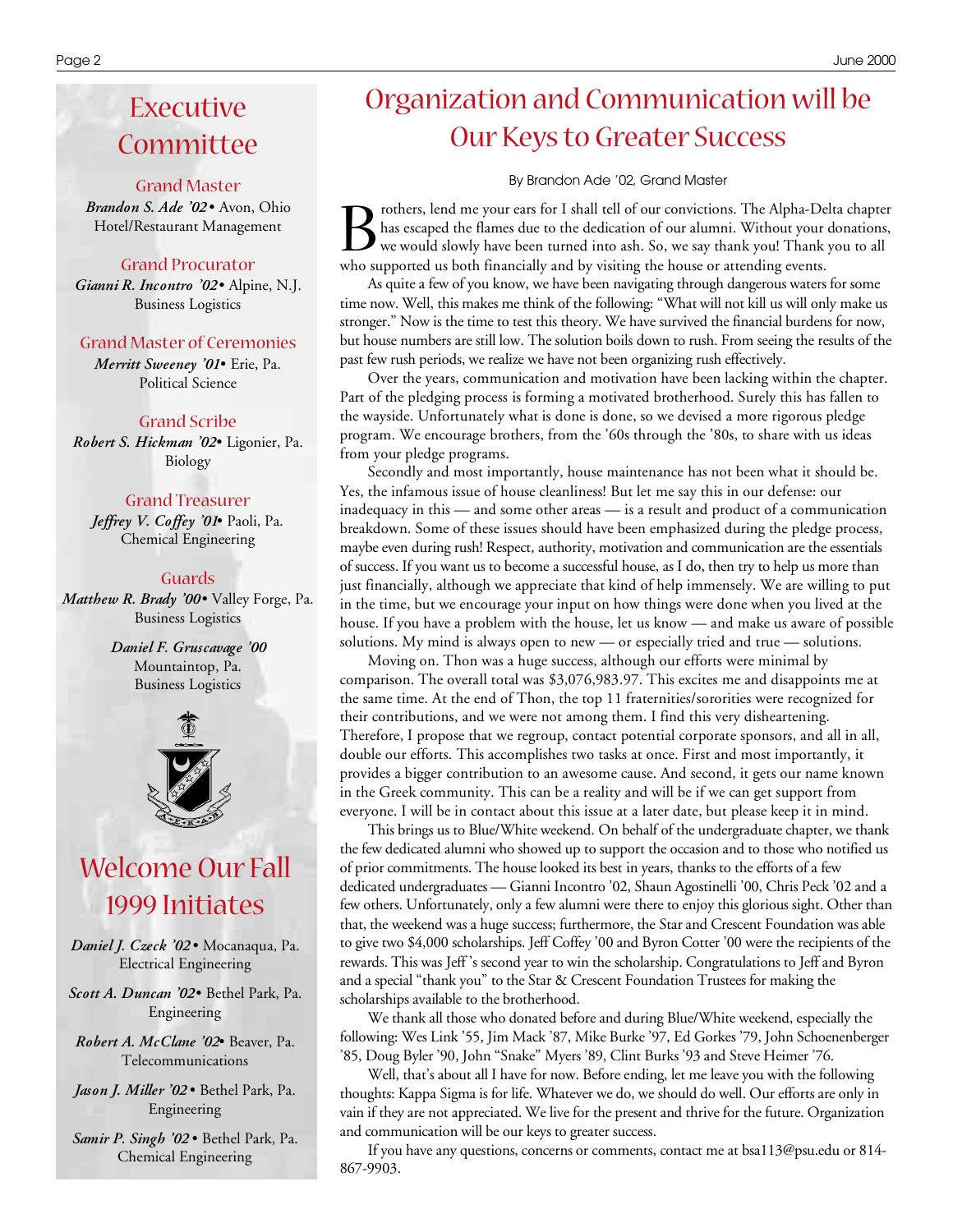## Alumni News and Updates

In recent years, **Warburton Miller '42** (The Warburton House, 6836 Palm Ave., Highland, CA 92346) has served as president of both the San Bernandino Area Chamber of Commerce and the San Bernandino City Library Foundation.

**Richard N. Schweinberg '66** (23472 Ancia Ln., Mission Viejo, CA 92691; windee6@aol.com) retired from Southern California Edison in 1999.

Metallurgist **Louis F. Koehler III '69** (17 Burchfield Ave., Cranford, NJ 07016; lkoehler@inco.com) is president of Novamet Corp. He and **Tom McNulty '68** enjoy playing "over 50"

basketball. Last summer, the two completed a minor league baseball tour — visiting Binghamton, Scranton and Trenton in one weekend.

You can write to **A. George Makdad '71** at a new address: 135 Bristlewood Ct., Rockton, IL 61072; amakdad@aol.com. He is a regional sales manager for New Zealand Milk Products. George notes that his two sons are students at the University of Illinois and a good source for Penn State football tickets when PSU meets Illini.

**Robert W. Hampton Jr. '73** (3607 Acorn Wood Way, Houston, TX 77059; rwhampy@earthlink.net) reports that his son, John, was initiated into Kappa Sigma at Texas Tech this past January.

**Charles R. Golden III '79** (1302 Eagle Rd., West Chester, PA 19382; golden@sartomer.com), a project manager at Sartomer Co. Inc., coaches youth baseball and wrestling. He and his wife, Donna, have three sons.

### Alpha Delta Alumni Corporation Board of Directors

PRESIDENT • Ed Gorkes '79 1200 New Church Ct., Ambler, PA 19002-1330 215-619-7901, egorkes@aol.com

VICE PRESIDENT/TREASURER • Doug Byler '90 2165 Old Philadelphia Pike, Apt. 30, Lancaster, PA 17602 717-291-5735, INFPDoug@aol.com

SECRETARY • John Schoenenberger '85 2032 Meadow Tree Ct., Cooksville, MD 21723; 410-489-9662; affinity@erols.com

#### **DIRECTORS**

Mark H. Breedlove '78, 2348 Heronwood Dr. Bloomfield, MI 48302; 248-253-1933; mbreedlove@hotmail.com Vincent Gaeta '86, 67 Irondale Rd., Wharton, NJ 07885; 973-691-6316 John Meyers '89, 12667 Amarillo Ct., Lusby, MD 20657; 410-394-1171; meyersj2@navair.navy.mil

When we heard from him in March, **Robert P. Burkhart '81** (6450 Matthew Ct., San Jose, CA 95123) had left Lotus/IBM and was taking a couple of months off.

Musician **Peter W. Giuliani '82** (1711 Eastlawn Ave., Durango, CO 81301) enjoys being self employed as a guitar player and music instructor. He also likes to ski. Pete and his long-time sweetheart, Janene, were planning to be married in June of this year.

**Michael W. Carrell '86** (120A Lawrence St., Middletown, RI 02842; mcarrell@aol.com), an Air Force exchange officer at the U.S. Naval War College, was looking forward to graduating from the school this June with a master's degree in national security and strategic studies. With his wife, Ruth, and children, he is moving to Montgomery, Ala., where he will attend the Air Force School of Advanced Airpower Studies. "If anyone is in the area, look us up."

In May 1999, **Vincent A. Gaeta '86** (67 Irondale Rd., Wharton,

### Attention, Prior Board Members:

We are trying to consolidate all Alpha-Delta records. If any alumnus who served on the Board of Directors in years past has any old fraternity records, please contact

Ed Gorkes 215-368-9907

(egorkes@aol.com) to arrange delivery.

NJ 07885; vgaeta@bellatlantic.net) graduated from the New Jersey State Police Academy. He is now a state investigator for the New Jersey Division of Criminal Justice in Trenton. Vincent would like to hear from his pledge brothers.

As a senior system engineer at Lockheed Martin, **Harry Doneker '89** (256 Coachlight Ter., Huntingdon Valley, PA 19006; harry.doneker@lmco.com) is working on the Aegis Navy Combat

System. He and his wife, Deirdre, welcomed the arrival of their first child and daughter, Claire, in July 1999.

**David J. Masters '89** (1003 Spring Gate Rd., Unit 1B, Baltimore, MD 21228; dmasters@advantisgua.com) is a commercial real estate analyst with Advantis. He, **Mark Aston '89** and **Chris Manion '87** went to Florida last fall to see the Penn State/Miami football game. They had a great time.

CPA **Jonathan B. Taylor '90** (108 Cranberry Ct., Melville, NY 11747; jtaylor@skpny.com) has been named a partner in the New York City

accounting firm of Spielman Koenigsberg & Parker. He resides with his wife, Heather, and son on Long Island.

Besides working as a reporter, **David E. Falchek '91** (799 N. Vine St., Apt. 2, Hazleton,

### Nominations:

We are requesting nominations for our upcoming "Man of the Year" award, presented at homecoming weekend. Please contact John Meyers at 410-394-1171 (meyersj2@navair.navy.mil) with your nominations of brothers who are deserving of this award. Their accomplishments can be either in fraternity, career or personal achievements.

PA 18201) writes a weekly wine column for a New York newspaper and contributes regularly to *Vineyard & Winery Management* magazine, the *American Wine Society Journal* and the *Finger Lakes Wine Gazette*.